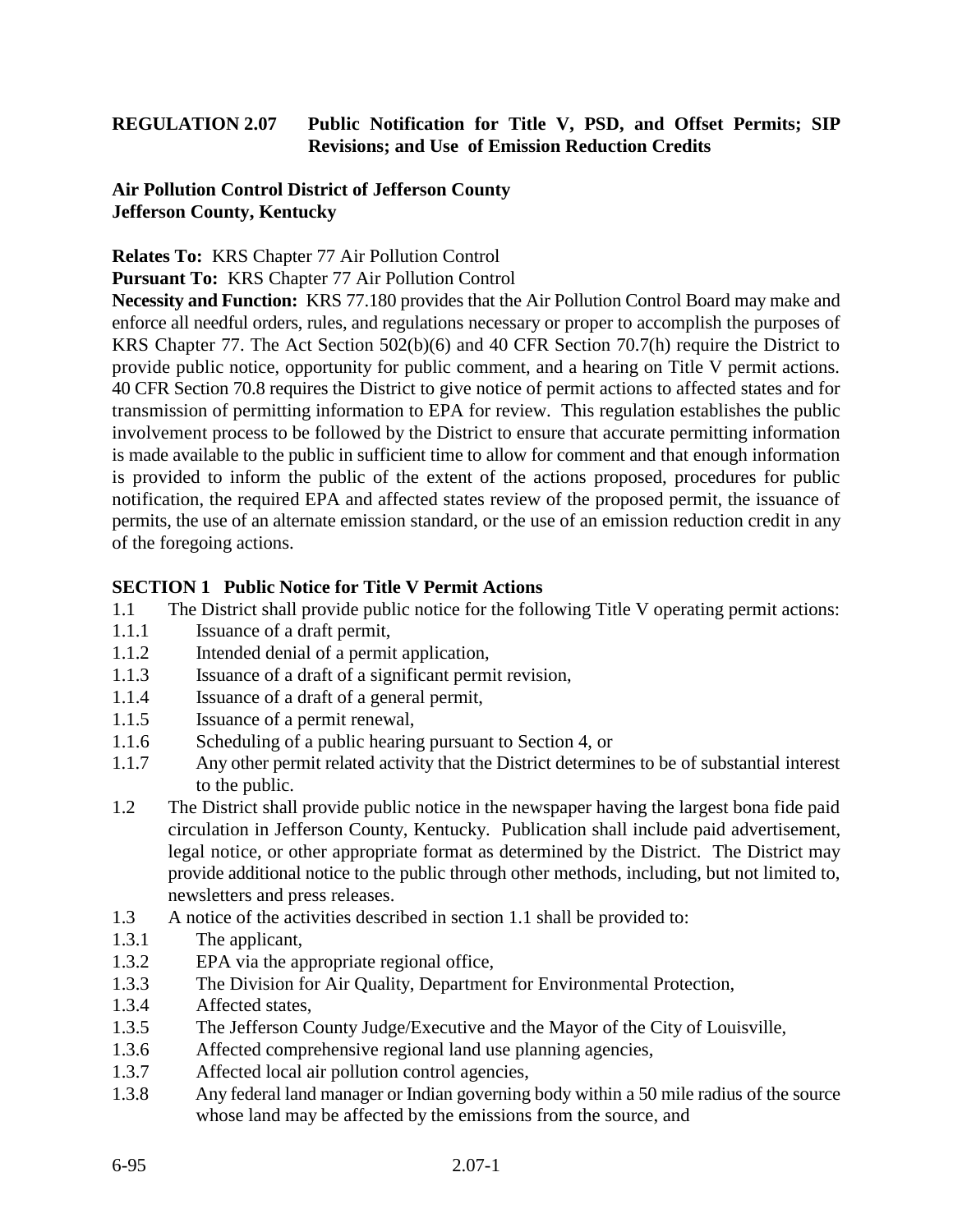- 1.3.9 The persons on the mailing list maintained by the District pursuant to section 1.4.
- 1.4 Title V notification mailing list.
- 1.4.1 The District shall maintain a mailing list of persons requesting notice of the Title V operating permit actions listed in section 1.1. The District shall, on a minimum of an annual basis, inform the public of the opportunity to be on the mailing list. The District shall also, on a minimum of an annual basis, inform those on the mailing list of the opportunity to remain on the mailing list and may delete from the list persons who fail to respond to such an inquiry of continued interest in receiving notice.
- 1.4.2 A request for inclusion on the mailing list for notices shall not result in an extension of the comment period associated with any notice.
- 1.5 A public notice and the notice to those on the mailing list shall include:
- 1.5.1 Name and address of the District,
- 1.5.2 Name and address of the permit applicant and, if different, the name and address of the source,
- 1.5.3 A brief description of the business conducted at the source and, if different, the facility involved in the permit action,
- 1.5.4 Name, address, and telephone number of a person from whom interested persons may obtain further information such as copies of the draft permit; the application; the relevant supporting material, including compliance plans, prior Title V operating permits, and monitoring and compliance certification reports, except for confidential information; and all other materials available to the District that are relevant to the permit decision,
- 1.5.5 A brief description of the comment procedures, the time and place of any hearing scheduled for the permit, and the procedures for requesting a public hearing if one has not been scheduled, and
- 1.5.6 A description of the emission change involved in any permit revision.
- 1.6 The District shall make the draft permit and all nonconfidential information contained in the permit application and supporting materials available for public inspection at the District office during normal business hours. Public inspection of materials for nonstationary sources or general permits shall be made available through the same method.
- 1.7 The following actions shall be exempt from the requirements of Section 1:
- 1.7.1 Revisions qualifying for minor permit revision procedures, including group processing, and
- 1.7.2 Administrative permit amendments.

# **SECTION 2 Opportunity for Public Comment**

- 2.1 The public shall be given opportunity to comment on the non-proprietary information submitted by the owner or operator of the source to the District and on the District's intent to approve or disapprove the application prior to:
- 2.1.1 The issuance of a construction or operating permit for a source which is subject to Regulation 2.04, 2.05 or 2.16,
- 2.1.2 The issuance of a construction permit for a source which will cause an increase in the potential to emit of 100 tpy or more of any one pollutant,
- 2.1.3 The approval of an alternate emission standard, or
- 2.1.4 The use of an emission reduction credit in any of the above actions.
- 2.2 If the District performs an analysis of the permit action's potential impact on air quality, the District will make this analysis available.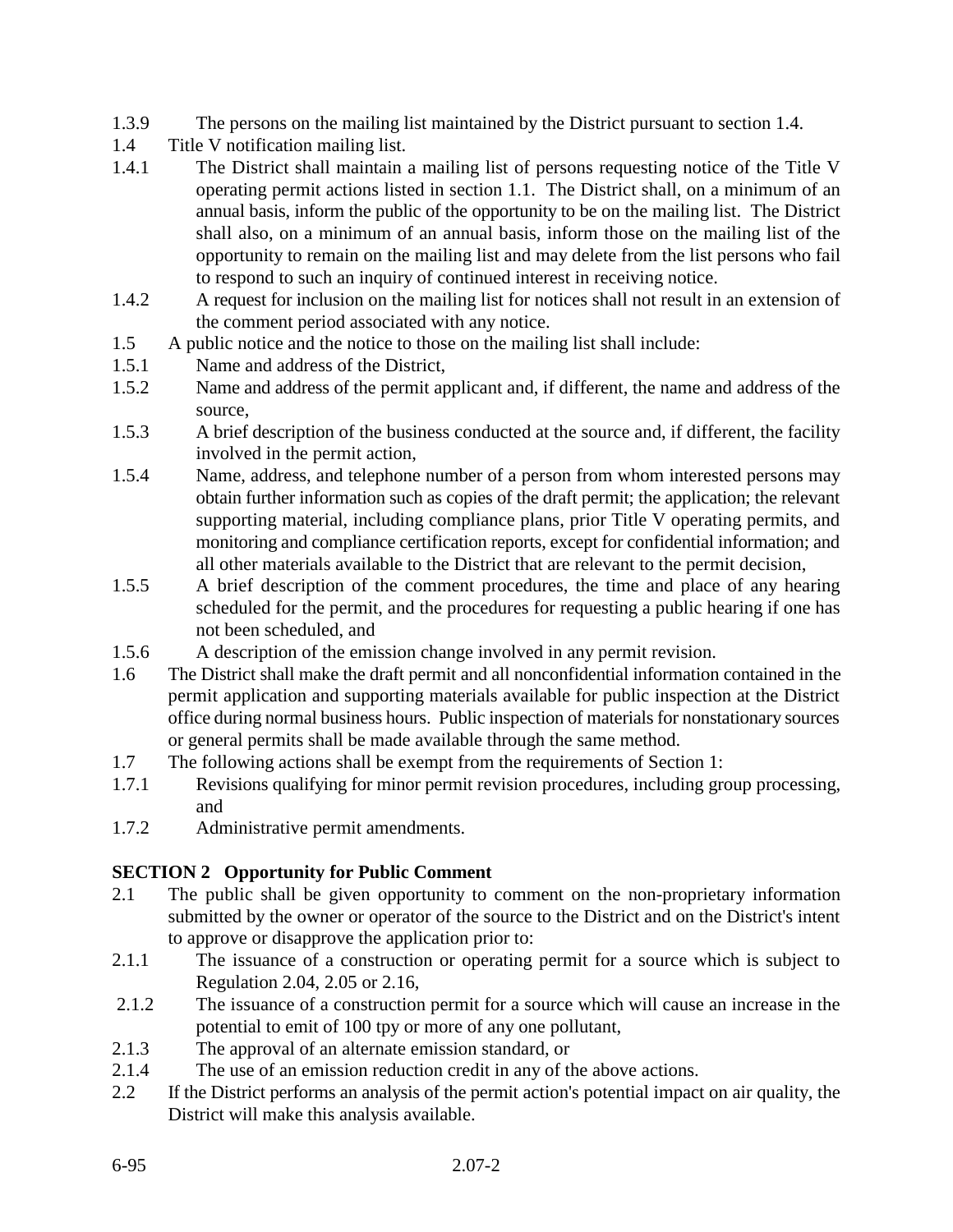- 2.3 The District shall provide a 30 day period for submittal of public comment.
- 2.4 The District shall publish legal notice of the request which shall include any changes to emission limits resulting from trades approved under Regulation 2.12 or section 2.1.4.
- 2.5 A proposed Title V operating permit, permit revision or permit renewal shall not be issued:
- 2.5.1 Until affected states have had an opportunity to review the proposed permit action,
- 2.5.2 Until EPA has had an opportunity to review the proposed permit action,
- 2.5.3 Unless EPA has waived the review for EPA and affected states, and
- 2.5.4 Until the public comment period has ended and the District has prepared a response to comments received.
- 2.6 Public comments submitted in writing within 30 days after the draft permit was made available shall be considered by the District in its decision on the application. No later than 10 days after the close of the public comment period, the applicant may submit a written response to any comments submitted by the public. The District shall consider the applicant's response in making its final decision.

#### **SECTION 3 PSD Notifications**

- 3.1 For permits issued under Regulation 2.05, the District shall:
- 3.1.1 Notify the public by advertisement in a newspaper of general circulation of the application, the preliminary determination, the degree of increment consumption that is expected from the source or modification, and the opportunity for comment at a public hearing as well as written public comment.
- 3.1.2 Send a copy of the notice of public comment to the applicant, EPA, the Division for Air Quality, Department for Environmental Protection and to officials and agencies having cognizance over the location where the proposed construction will occur as follows: any comprehensive regional land use planning agency and any state or Federal Land Manager whose lands may be affected by emissions from the source or modification.
- 3.1.3 Provide opportunity for a public hearing for interested persons to appear and submit written or oral comments on the air quality impact of the source or modification, alternatives to the source or modification, the control technology required, and other appropriate considerations.
- 3.1.4 Consider all written comments submitted within a time specified in the notice of public comment and all comments received at any public hearing in making a final decision on the approval of the application. No later than ten days after the close of the public comment period, the applicant may submit a written response to any comments submitted by the public. The District shall consider the applicant's response in making a final decision. The District shall make all comments available for public inspection at the District's office.

## **SECTION 4 Public Hearing**

- 4.1 The District shall provide a public hearing if:
- 4.1.1 On the basis of the written requests received within the public comment period, the District determines that material issues have been raised concerning the terms and conditions of a proposed Title V permit, or
- 4.1.2 The District determines that a permit action is of significant public interest. Public notice of the hearing may be combined with the public notice of the draft permit.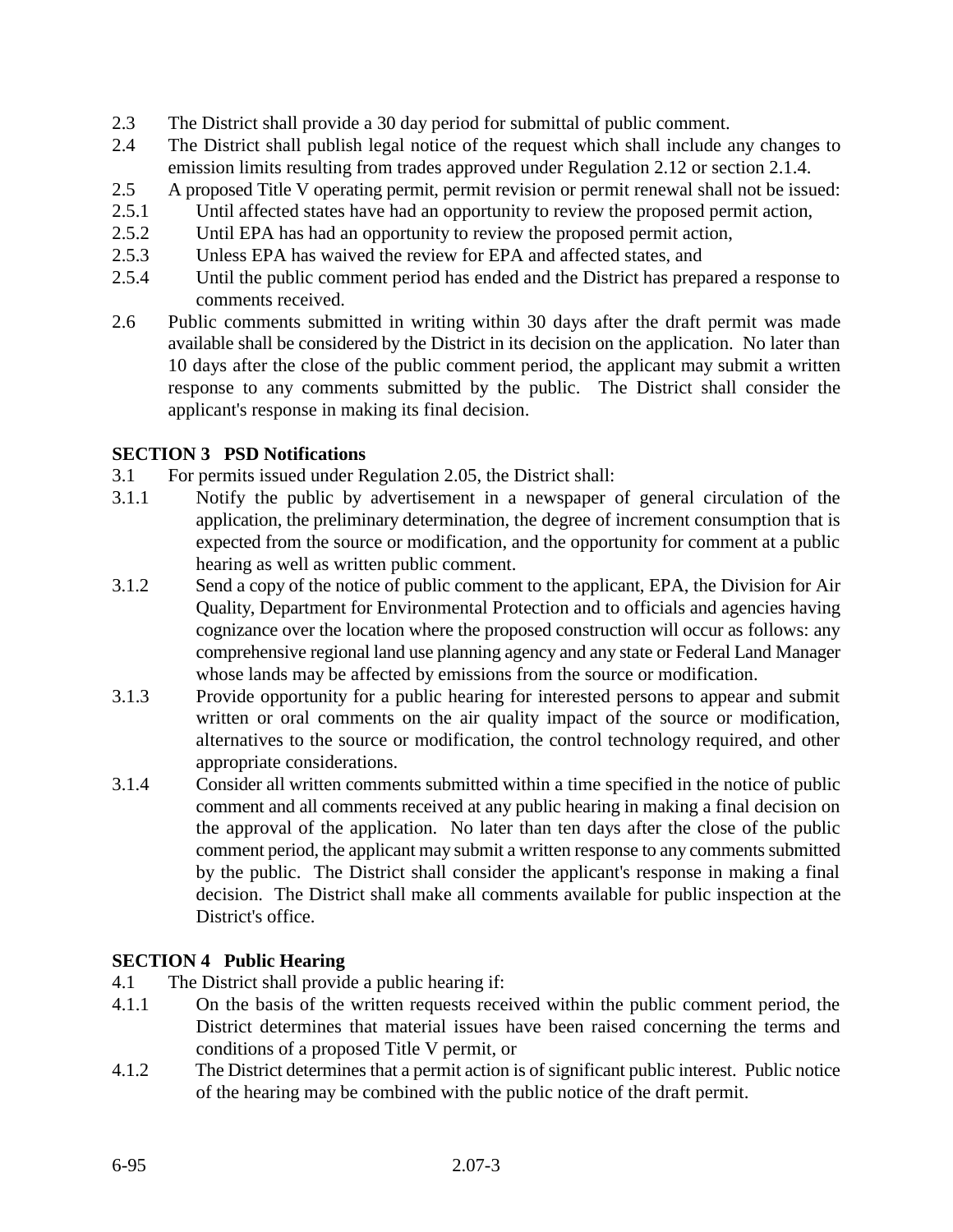- 4.2 The District shall publish one notice of a public hearing, at least 30 days in advance of the hearing and a second notice not less than seven days nor more than 21 days in advance of the hearing. Notice shall contain:
- 4.2.1 Reference to the dates of previous public notices relating to the permit,
- 4.2.2 Date, time and place of the hearing, and
- 4.2.3 A brief description of the applicable rules and procedures of the hearing.
- 4.3 The District shall provide notice and an opportunity for participation by any affected states at the hearing.
- 4.4 When a public hearing is held, the Board shall be responsible for its scheduling and orderly conduct.
- 4.5 Any person may submit oral or written statements and data concerning the draft permit. Reasonable limits may be set upon the time allowed for oral statements. Written submission of an oral statement may be requested. Comments may be submitted in alternate format to accommodate individuals with disabilities.
- 4.6 The hearing chairman may extend the 30 day public comment period for cause.
- 4.7 A tape recording or written transcript of the hearing shall be made available to the public at a reasonable reproduction cost.
- 4.8 The applicant may submit a written response to any or all comments submitted by the public within ten days after the close of the public comment period.
- 4.9 The District shall consider the comments and the applicant's response in making its final decision.
- 4.10 The District shall prepare a written response to comments received.

## **SECTION 5 Public Record**

The District shall keep a record of the comments and of the issues raised during the public participation process. These records shall be made available to the public and to EPA during the duration of the Title V permit.

#### **SECTION 6 Petition for Objection**

- 6.1 Any person may petition EPA to make an objection to a proposed permit pursuant to Section 9.
- 6.2 The following acts shall be exempt from this section:
- 6.2.1 Revisions qualifying for minor permit revision procedures,
- 6.2.2 Group processing, and
- 6.2.3 Administrative permit amendments.

## **SECTION 7 Notice to Affected States**

- 7.1 The District shall give notice of a draft permit to affected states on or before the time that the District provides the draft permit or draft permit revision notice to the public pursuant to Section 1.
- 7.2 The District, as part of the submittal of the proposed permit to EPA (or for minor permit revisions, as soon as possible after the submittal) pursuant to Section 8, shall notify EPA and the affected states in writing of the refusal by the District to accept a recommendation concerning a proposed permit that an affected state submitted during the public review period. The notice shall include the District's reasons for not accepting the recommendation.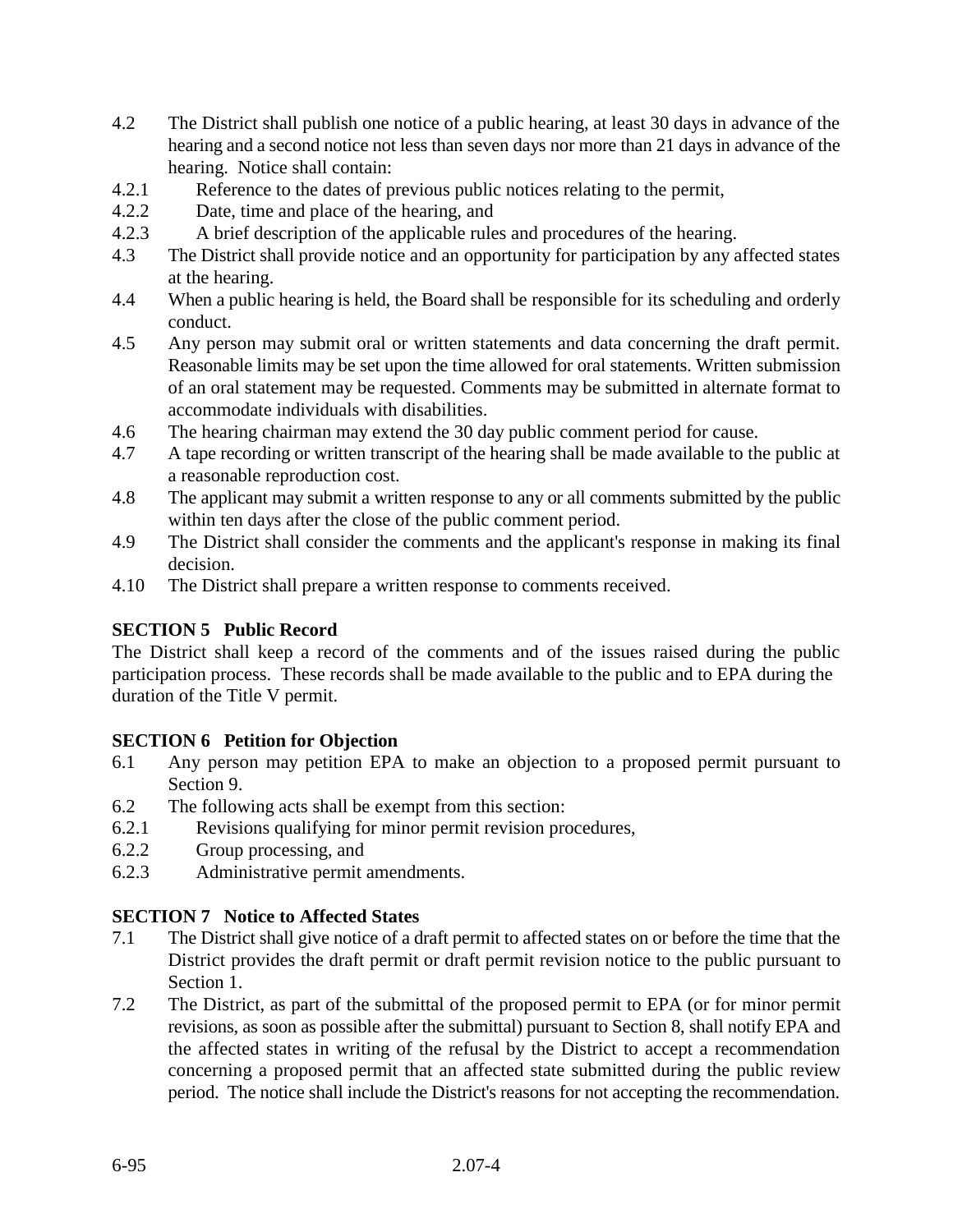7.3 Recommendations based on requirements that are not applicable to the proposed permit or that are not based on requirements of Regulation 2.16 shall not be accepted by the District.

## **SECTION 8 Transmission of Information to EPA**

- 8.1 The District shall provide EPA a copy of each permit application, permit revision application, proposed permit, and final permit. The District shall require the applicant to provide a copy of any confidential application material directly to EPA.
- 8.2 On a case by case basis and with EPA's approval, the District may submit a permit application in summary form and the relevant portion of the permit application and compliance plan in place of the complete application and compliance plan.

#### **SECTION 9 EPA Objection**

- 9.1 EPA may review each permit submitted by the District and, if appropriate, will object to the issuance of the permit. EPA must file an objection in writing within 45 days of receipt of the proposed permit and the necessary supporting information.
- 9.2 The District shall not issue a permit if EPA files an objection pursuant to section 9.1.
- 9.3 Failure to comply with any of the following requirements, though not exhaustive, shall constitute grounds for objection by EPA:
- 9.3.1 Compliance with section 2.4 and Section 7,
- 9.3.2 Compliance with applicable requirements,
- 9.3.3 Submission by the District or the applicant of information necessary to adequately review the proposed permit, or
- 9.3.4 Processing of the permit pursuant to Regulation 2.16.
- 9.4 An EPA objection must include a statement of the reasons for the objection and a description of the terms and conditions that the permit must include to respond to the objection. EPA will provide the applicant a copy of the objection.
- 9.5 If the District fails within 90 days after the date of EPA objection to revise and submit a proposed permit in response to the objection, EPA will issue or deny the permit pursuant to the requirements of the Act Title V.
- 9.6 If EPA does not object in writing, a person may petition EPA within 60 days after the expiration of EPA's 45-day review period to make an objection. The petition shall be based only on the objections to the permit that were raised with reasonable specificity during the public comment period, unless the petitioner demonstrates that it was impracticable to raise the objections within the comment period, or unless the grounds for objection arose after the comment period. If EPA objects to the proposed permit as a result of the petition, the District shall not issue the permit until EPA's objection has been resolved, except that a petition for review does not stay the effectiveness of a permit or its requirements if the permit was issued after the end of the 45-day review period and prior to an EPA objection.
- 9.7 If the District has issued a permit prior to receipt of an EPA objection, EPA will modify, terminate, or revoke the permit, and shall do so consistent with the procedures in 40 CFR Section  $70.7(g)(4)$  or  $(5)(i)$  and (ii), except in unusual circumstances. The District may thereafter issue only a revised permit that satisfies EPA objections. In any case, the source will not be in violation of the requirement to have submitted a timely and complete application.

## **SECTION 10 Record Keeping and Sharing of Information**